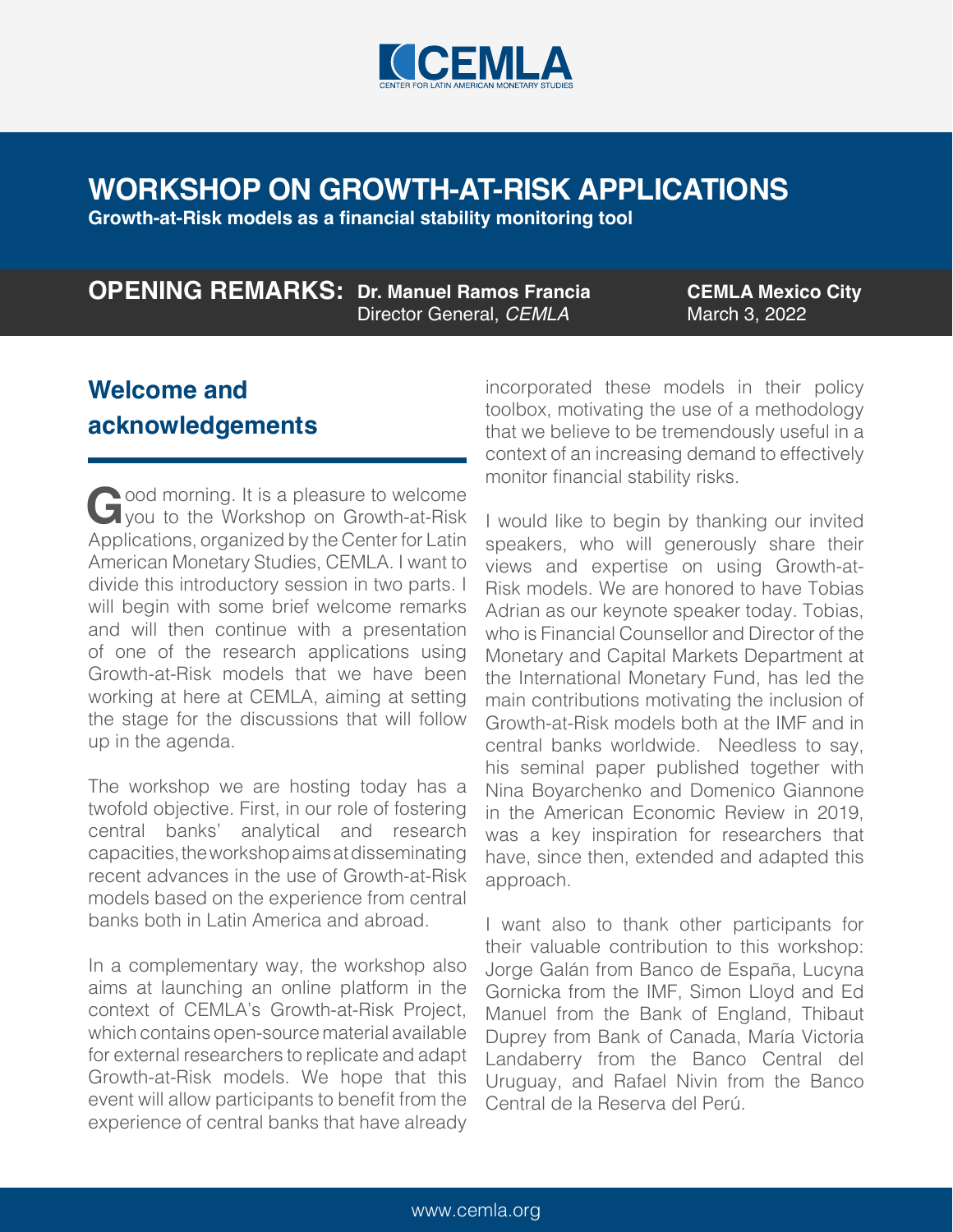

#### **WORKSHOP ON GROWTH-AT-RISK APPLICATIONS** Growth-at-Risk models as a financial stability monitoring tool

CEMLA's Growth-at-Risk project started as an initiative led by Serafín Martinez-Jaramillo, who was also key to put together the Workshop's program. Serafin recently finished a threeyear stint at CEMLA and is now back at Banco de México. Last but not least, let me thank Matias Ossandon Busch, CEMLA´s Director of Financial Stability and his team, as well as CEMLA´s IT unit, for organizing the workshop.

## **A primer on Growth-at-Risk**

We are all familiar with the notion that dynamics in the financial system and the presence of macrofinancial vulnerabilities have a strong informational content to monitor future trends in economic activity. Recent crises have shown how these vulnerabilities often find their origin in times of buoyant economic growth, when liquidity is widely available, risk-appetites are high, and several regulatory mechanisms are not binding.

Against this backdrop, Growth-at-Risk models fill a gap in financial stability monitoring by adding a simple and flexible analytical tool that offers the possibility of tracking the likelihood of adverse economic scenarios conditional on current trends in both domestic and global financial-risk factors. At a time when countercyclical regulatory mechanisms have become the state-of-the-art architecture in several countries, this type of analysis is key to inform policymakers ahead of activating preemptive actions.

I wanted to briefly use this opportunity to highlight three aspects that, in my view, reflect the usefulness of Growth-at-Risk models for central banks. First, it is important to recall that Growth-at-Risk models find their origin in the well-known Value-at-Risk method, an analytical approach that has been long at use in central banks, for instance, to support banks' international reserves management and/or financial supervisory activities. This experience certainly facilitates incorporating Growth-at-Risk models.

Second, Growth-at-Risk models have the advantage of relying on a relatively simple dataset, available for most central banks from official and commercial statistics. This feature is important to adapt these models to institutional contexts in which sometimes it becomes difficult even for central banks to collect and process the necessary data to monitor financial systems. Certainly, from a methodological point of view, it matters whether proper aggregation methods can be developed to generate indices that capture multidimensional trends in macrofinancial risks. Later today, Thibaut Duprey from the Bank of Canada will show us how novel approaches can be used to create financial stability indices key to allow Growth-at-Risk models to capture a precise profile of macrofinancial risks.

As a third aspect I would like to note that Growth-at-Risk models have become in a short time a popular tool among researchers and analysts because of the flexibility behind its intuition. While the original idea was to forecast the entire density function of GDP growth, applications have evolved to estimate, for instance, the distribution of capital flows or to evaluate the effectiveness of macroprudential policies, as we will see in today's presentations. These applications